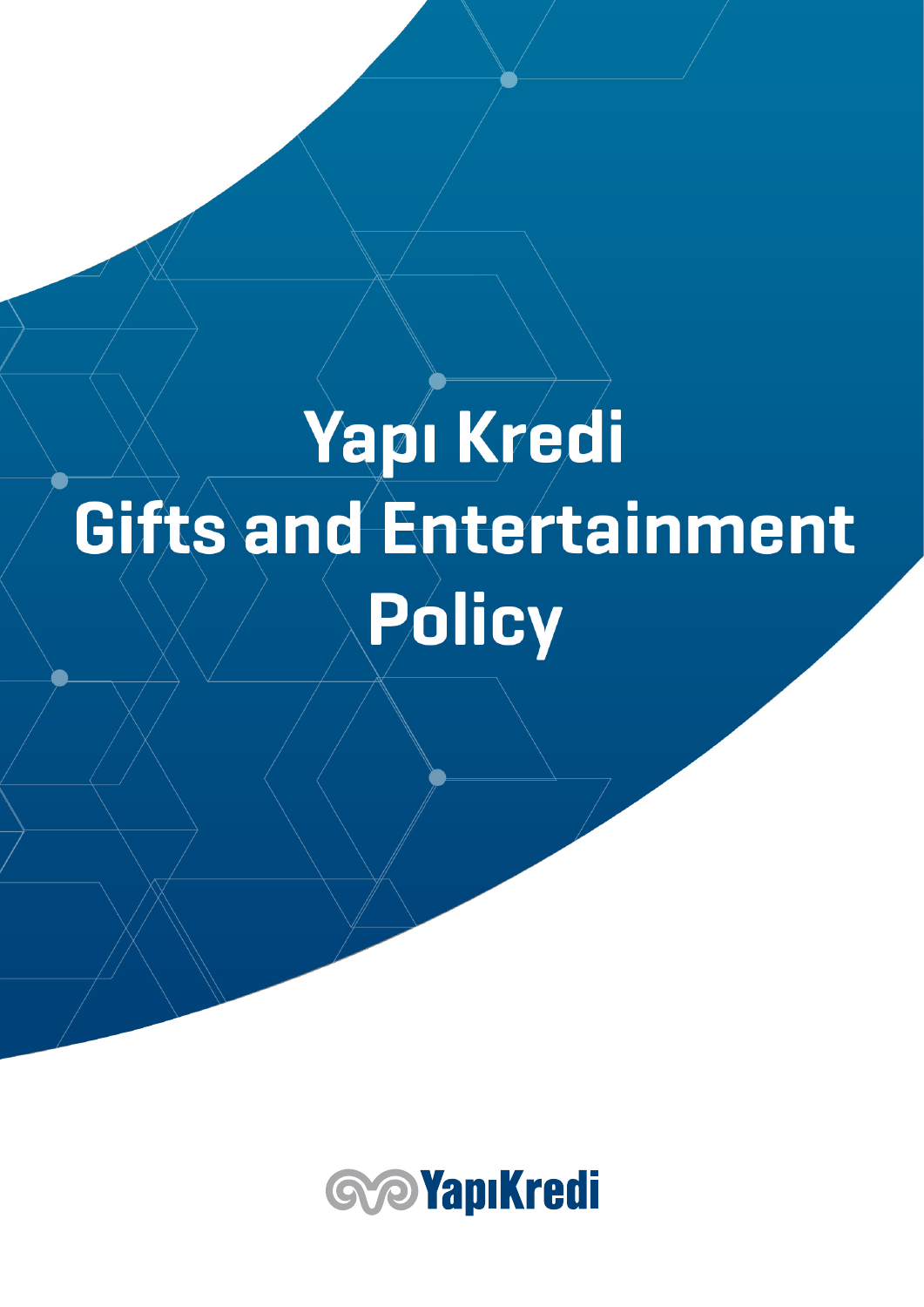# **CONTENTS**

| <b>1. PURPOSE AND SCOPE</b>                                                        | 3 |
|------------------------------------------------------------------------------------|---|
| <b>2. DEFINITIONS</b>                                                              | 3 |
| <b>3. GENERAL PRINCIPLES</b>                                                       | 4 |
| <b>4. APPLICATION OF THE POLICY</b>                                                | 5 |
| 4.1. Gifts                                                                         | 5 |
| <b>4.2. Entertainment Activities</b>                                               | 5 |
| 4.3. Interactions with Government/Public Officials and Politically Exposed Persons | 6 |
| <b>5. AUTHORITY AND RESPONSIBILITIES</b>                                           |   |
| <b>6. EFFECTIVENESS AND REVISION</b>                                               |   |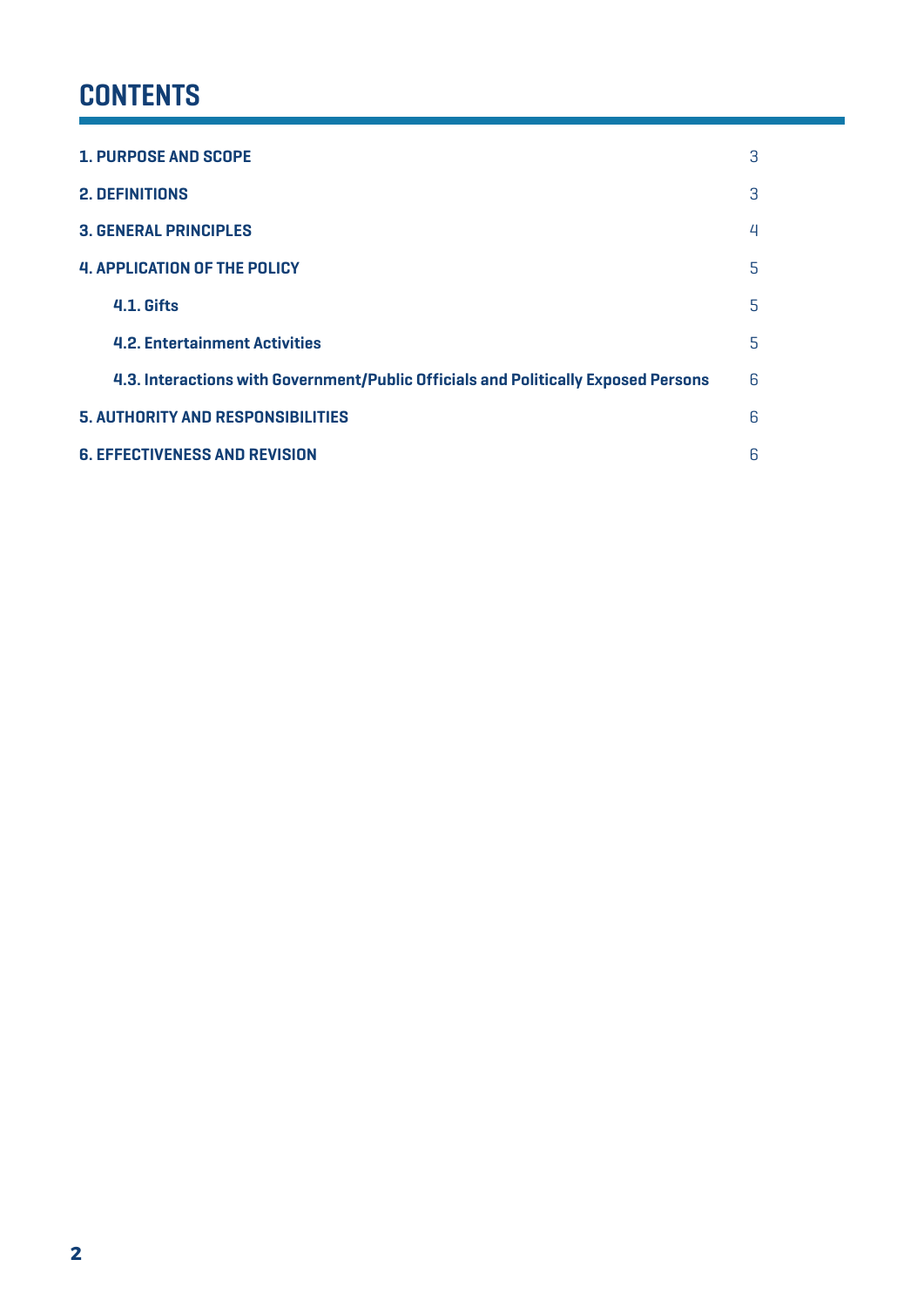## 1. PURPOSE AND SCOPE

The purpose of this Gifts and Entertainment Policy (the **"Policy"**) is to set forth the general rules and standards required to be complied with, while acting on behalf of Yapı Kredi, when accepting, giving gifts, entertaining guest(s) or accepting an invitation for entertainment and performing other similar activities.

All employees and managers of Yapı Kredi shall be obliged to act in compliance with this Policy, which is an integral part of the Yapı Kredi Code of Ethics and Business Conduct (the **"Code of Ethics"**). Yapı Kredi expects also all its Business Partners to act in compliance with this Policy, to the extent applicable to relevant party and/or transaction.

## 2. DEFINITIONS

*Please refer to Yapı Kredi Anti Bribery and Corruption Policy for the undefined terms used in this Policy.1*

**"Business Partners"**, include the parties/persons who act as consultant, contractor, sub-contractor, supplier, service provider, intermediary, representative, agent or those who fulfil similar duties or functions; however, without being limited to these, shall also mean the persons or institutions, with whom/which the company establishes business relation.

**"Cash Equivalent"**, includes, but not limited to, money in cash, gift certificates, gift cards, discounts, securities, gold or coupons used to buy fuel and all kinds of tickets and similar certificates which have a certain value.

**"Entertainment"**, consists of meals, short and long term accommodation, travel and transportation, sporting, cultural or social events organized for other purposes.

**"Gift"**, means all kinds goods or benefits with material value, whether given or taken directly or via intermediaries, such as discounts, gift cards, promotion products, promise of employment, cash, loans, memberships, services, privileges.

**"Government/Public Official"**, in general, refers to, but not limited to, the following persons:

- ¬ Employees working at government bodies domestically or in a foreign country,
- ¬ Employees of government business enterprises (domestic or in a foreign country),
- ¬ Employees of political parties, political candidates (domestic or in a foreign country),
- ¬ Any person who holds a legislative, administrative or judicial position (domestic or in a foreign country),
- ¬ Judges, jury members, or other officials who work at domestic, foreign, international or supranational courts,
- ¬ Officials or representatives working at international parliaments or supranational organizations,
- ¬ Citizens or foreign arbitrators resorted to, who have been entrusted with a task within the arbitration procedure, in order to resolve a legal dispute.

**"Politically Exposed Person (PEP)"**, includes individuals who are entrusted with responsibility of high level public personnel in our country or in a foreign country, such as the presidents of state or government, high level politicians, government officials, high level judicial or military personnel, ambassadors, high level diplomatic staff, managers of international organizations and persons in equivalent positions, representatives of political parties at prominent positions, persons who are managers of state-owned business enterprises and family members of all these persons specified above and all persons with whom they are in close relation.

**"Yapı Kredi"**, means all companies controlled directly or indirectly, solely or jointly, by Yapı ve Kredi Bankası A.Ş. and the joint ventures included in the consolidated financial statements of Yapı ve Kredi Bankası A.Ş.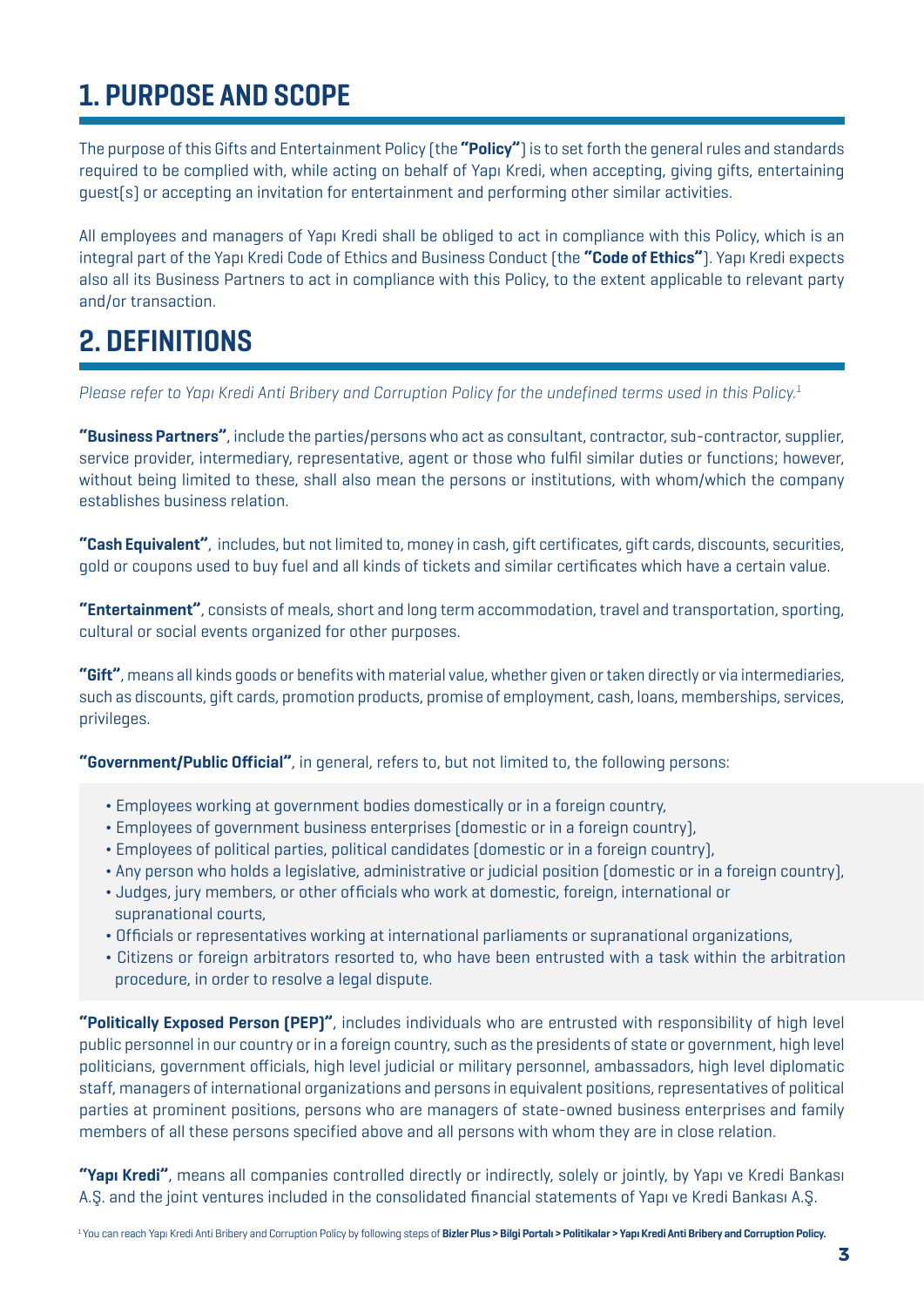# 3. GENERAL PRINCIPLES

Gifts and entertainment activities are commonly used in building and reinforcing business relationships. However, these are legitimate tools, only if they are in compliance with the following criteria:

- ¬ Reasonable, occasional and with a modest value,
- ¬ Recorded in the books and records in an accurate and transparent manner,
- ¬ In accordance with generally accepted business practices (with any intentions of bribes or providing any undue benefit, not in the nature of commission/stake),
- ¬ In compliance with applicable legislation.

Any gift or entertainment activity should be offered or accepted within the framework of goodwill. Purposes, consequences implications and impacts of offering gifts and entertainment activities should be carefully evaluated. In this respect, employees should pay attention to following requirements when making any gift or entertainment activity or accepting them:

- ¬ Gift or entertainment activity should not influence decision-making mechanisms of Yapı Kredi or third persons and should not cause any such perception,
- ¬ Should not cause any damage to Yapı Kredi, if become publicly known,
- ¬ Should not cause any conflict of interest,
- ¬ Should not coincide with an auction/purchase agreement signing process.

At Yapı Kredi, all gifts and entertainment activities must be carried out in accordance with the principles specified above, as well as the limitations specified above in this Policy. In case any situation not in consistent with these criteria, is encountered, gift and/or entertainment should be rejected and should be returned to related person or institution politely. In this matter, Yapı Kredi's letter of thanks, published on internet, should be used.

Approvals relating to gift and entertainment activities and adequate explanations should be appropriately documented and related transactions should be entered into books and records correctly and in transparent manner. The employees shall be obliged to send the information relating to all gift/entertainment offers, regardless of whether they are accepted or not, by filling the **Gift and Entertainment Form**, available on internet, to the Ethics, Anti-Corruption and Conflict of Interest Department.

Relating to giving, taking any gift, offering or accepting any entertainment, in case any doubt occurs with regards to reason, frequency, value, nature thereof or regarding whether it is in compliance with this Policy for any other reason whatsoever, information may requested from the Ethics, Anti-Corruption and Conflict of Interest Department.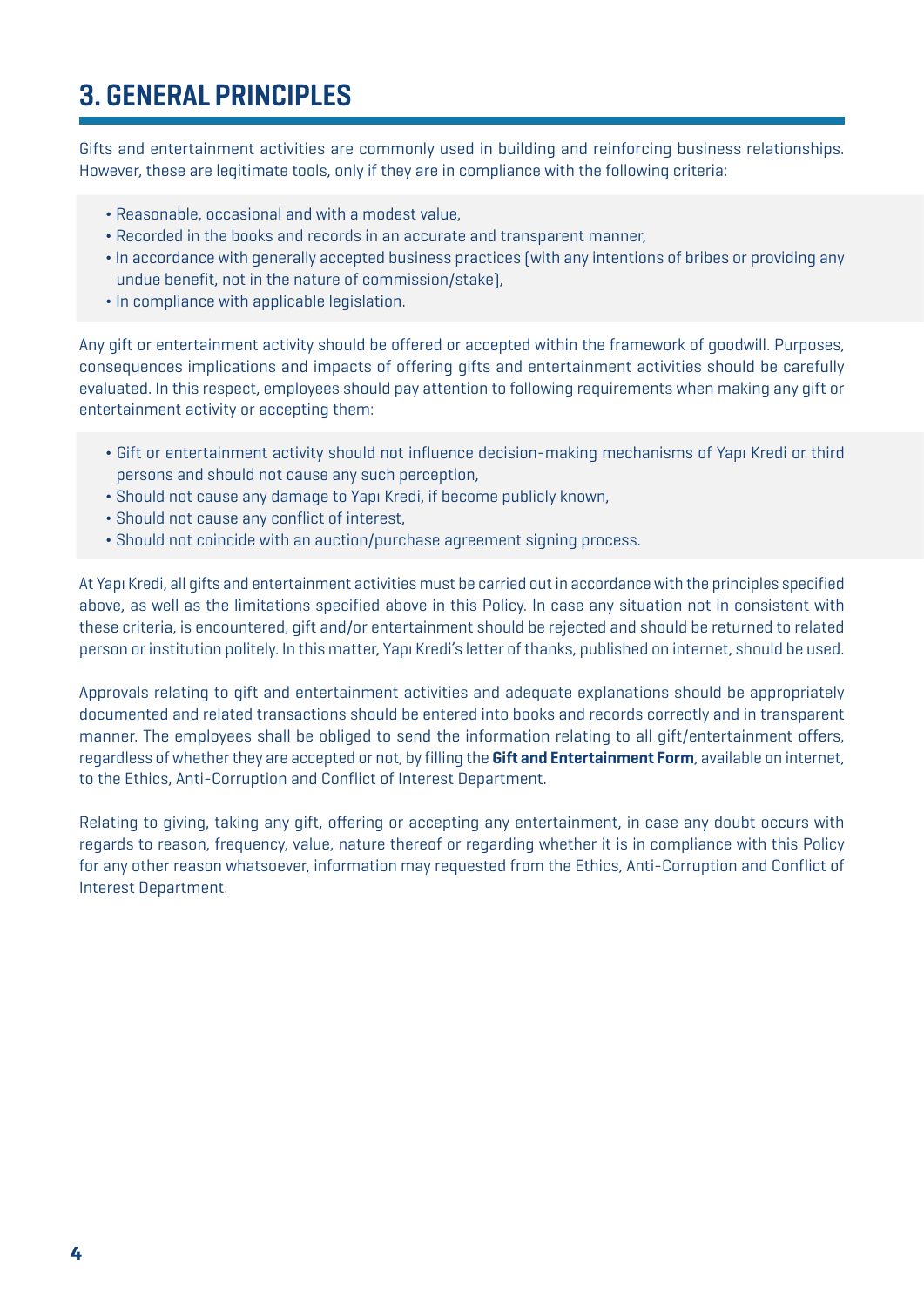#### **4.1. Gifts**

Yapı Kredi employees must not offer or accept any gifts in the nature of cash and/or cash equivalent and jewellery, receiving any service/promotion, discount, membership, promises of employment, providing any advantage and similar gifts of non-cash nature.

Employees may accept a gift, only within the limits specified below and in line with the general principles.

- ¬ Annual limit of gifts given to or taken from a sole source, is determined as 100 USD or its equivalent. In case the value of gift is not known, its value may be estimated based on similar samples, cost of which is known or can be calculated.
- ¬ Attention should be paid that a gift should be modest, proportionate, within the framework of good faith and courtesy, is of a commemorative nature without any high value, should be unconditional explicitly.
- ¬ Gifts with high material/immaterial, made specifically for a person, should be avoided.

On the other hand, any kinds of gift which may adversely affect the ability to take decision fairly and impartially or which may be considered contrary to generally accepted commercial practices, should be rejected regardless of the criteria specified above, in other words even if it is below the limit set for gifts in this article; furthermore, gifts in such nature should not be given.

It shall be convenient for employees to give/take gifts with very limited material value within the framework of routine activities. Among them, there may be, preferably, calendar, key ring or similar promotion products that bears the company's logo.

When gifts, which are not acceptable within the scope of this Policy, are given to employees, relevant gift should be rejected by returning it with the letter of thanks, published on internet.

#### **4.2. Entertainment Activities**

Business dinners and events are common practices in business life. Yapı Kredi and its Business Partners, when working actively relating to a project or performing any operational activity, may meet meal, travel and accommodation costs of each other. However, to avoid occurrence of any situation contrary to the legislation and this Policy and other relevant policies issued by Yapı Kredi, the criteria specified below should be complied with:

- ¬ It should be based on a continuing or potential business relation with the counterparty.
- ¬ Event should be for one time and should not be repeated regularly.
- ¬ Event should not be exorbitant and disproportionate (such as cases where value or nature of an event is disproportionate with the business relation) or should not be held in inconvenient locations.
- ¬ Entertainment activity should not adversely affect the process of taking decision fairly and impartially or should not cause any negative perception by other persons.

In line with the criteria defined above, participation in meals and other entertainment activities can be accepted, provided that they are reasonable and modest.

Information and documents relating to entertainment activities (information on participants, explanations regarding details of business relation and event, costs, etc.) should be entered into the books and records correctly and in transparent manner.

Employees who carry out entertainment activities should present the documents relating to the event, to relevant business unit in order to be kept there.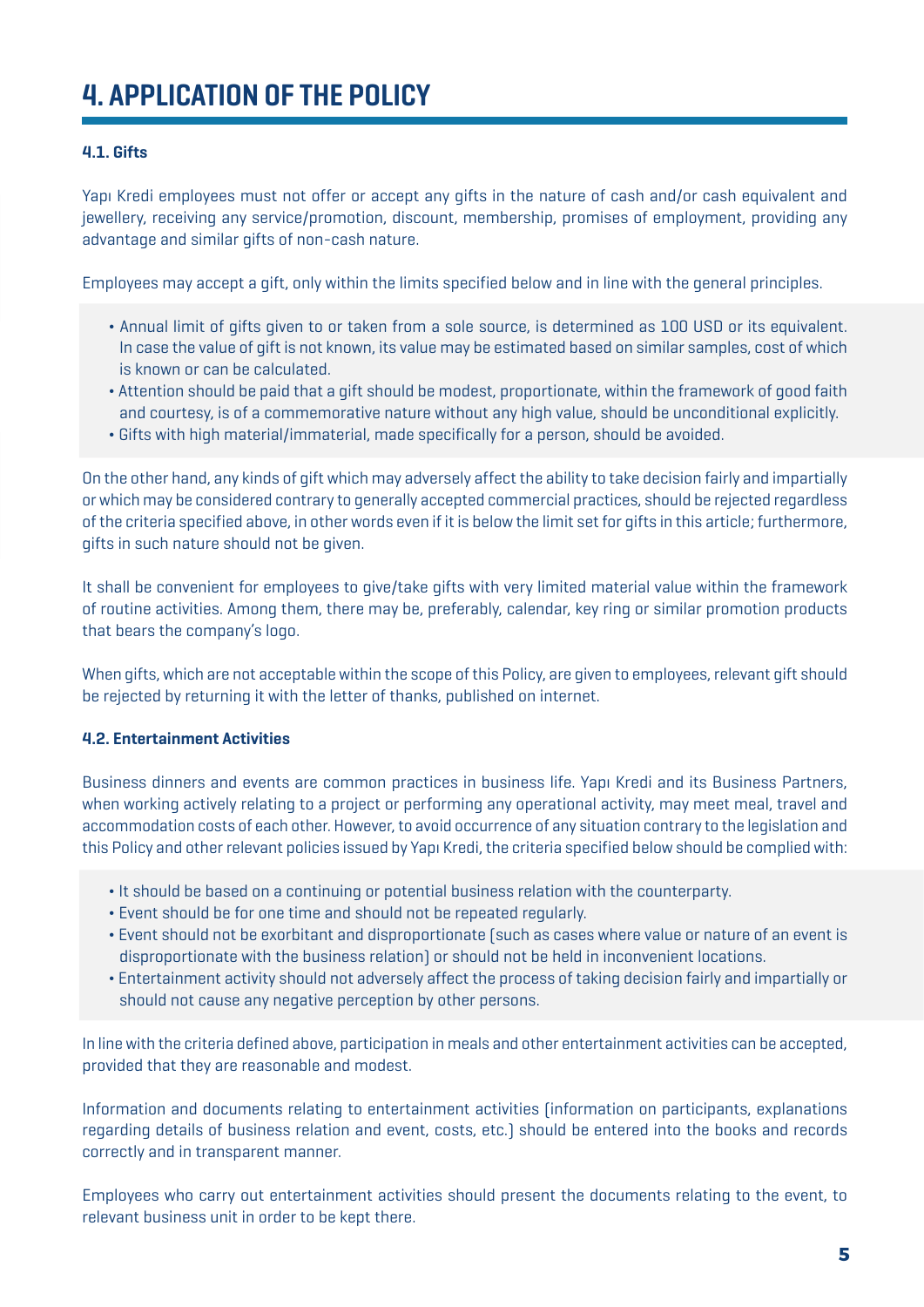#### **4.3. Interactions with Government/Public Officials and Politically Exposed Persons**

Gifts and entertainments relating to Government/Public Officials and Politically Exposed Persons (PEPs) are subject to strict regulations. Both local and international regulations prohibit giving anything valuable to Government/Public Officials and Politically Exposed Persons, in order to build up, win or maintain a business.

Giving gift to Government/Public Officials and Politically Exposed Persons, may give rise to suspicion of Bribery or Corruption. Accordingly, such type of gift or entertainment or other recreational activities should be performed reasonably and in compliance with relevant regulations; should not be in a manner causing perception of bribery, irregular benefit and/or facilitation payment.

# 5. AUTHORITY AND RESPONSIBILITIES

All employees and managers of Yapı Kredi shall be obliged to comply with this Policy and to implement and support relevant procedures and controls defined herein, in line with the requirements set forth in this Policy. To the extent applicable to relevant party and transaction, Yapı Kredi shall expect all its Business Partners to act in compliance with this Policy.

In case of any difference between this Policy and the local legislation applicable in the countries where Yapı Kredi conducts operations, to the extent relevant practice does not constitute a breach of local legislation, the more restrictive among the Policy and the legislation, shall be applicable.

On the other hand, upon becoming aware of any act which is considered to be contrary to this Policy, applicable legislation and the Code of Ethics and Anti-Bribery and Anti-Corruption Policy or for questions regarding implementation of this Policy, the communication channels specified below, should be applied to.

| Etik@yapikredi.com.tr | [0212] 339 73 53 | Yapı ve Kredi Bankası A.Ş.<br><b>Head Office Plaza D Block</b> |
|-----------------------|------------------|----------------------------------------------------------------|
|                       |                  |                                                                |

Breach of this Policy by an employee, may cause disciplinary penalties, within the framework of the provisions of this Disciplinary Regulation, which may be reach to a degree of termination of labour contract.

In case any third party, expected to act in compliance with this Policy, acts contrary to this Policy, related agreements can be terminated.

### 6. EFFECTIVENESS AND REVISION

The Gift and Entertainment Policy shall come into force, upon approval of the Board of Directors.

The Gift and Entertainment Policy shall be revised in certain intervals, according to changing conditions and changes made, shall be announced to the employees by way of announcement. Current version of the Policy can be reached at intranet and internet address.